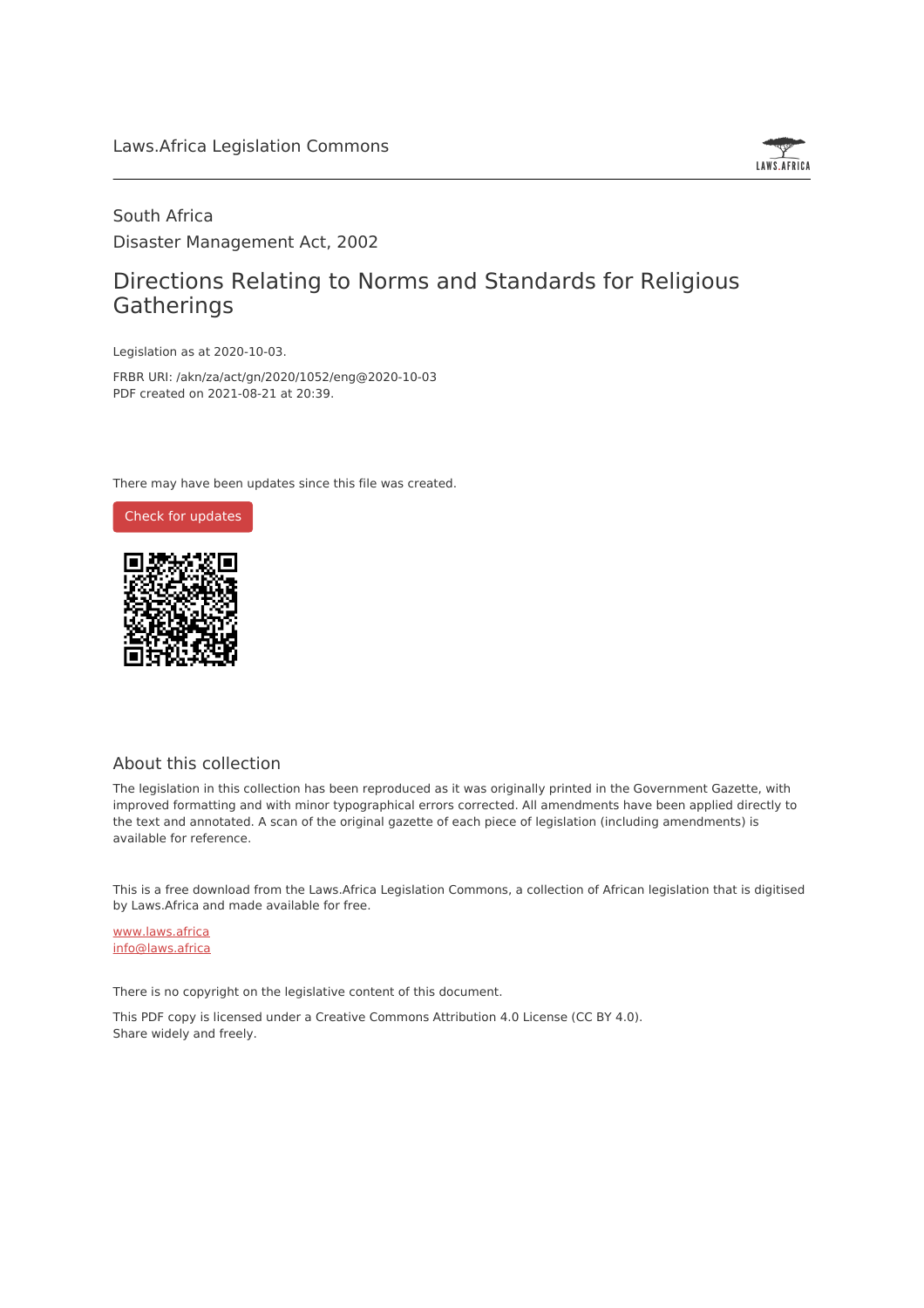## **Table of Contents**

| Directions Relating to Norms and Standards for Religious Gatherings                   | 3              |
|---------------------------------------------------------------------------------------|----------------|
| Government Notice 1052 of 2020                                                        | 3              |
| 1. Definitions                                                                        | 3              |
| 2. Purpose                                                                            | 3              |
| 3. Limitations at places of worship                                                   | 3              |
| 4. Health and safety measures at places of worship                                    | $\overline{4}$ |
| 5. Social distancing                                                                  | 4              |
| 6. Personal protection                                                                | 4              |
| 7. Health protocols for places of worship                                             | 5.             |
| 8. Withdrawal of Directions issued in terms of regulation 37(1)(a) of the Regulations | 5.             |
| 9. Commencement                                                                       |                |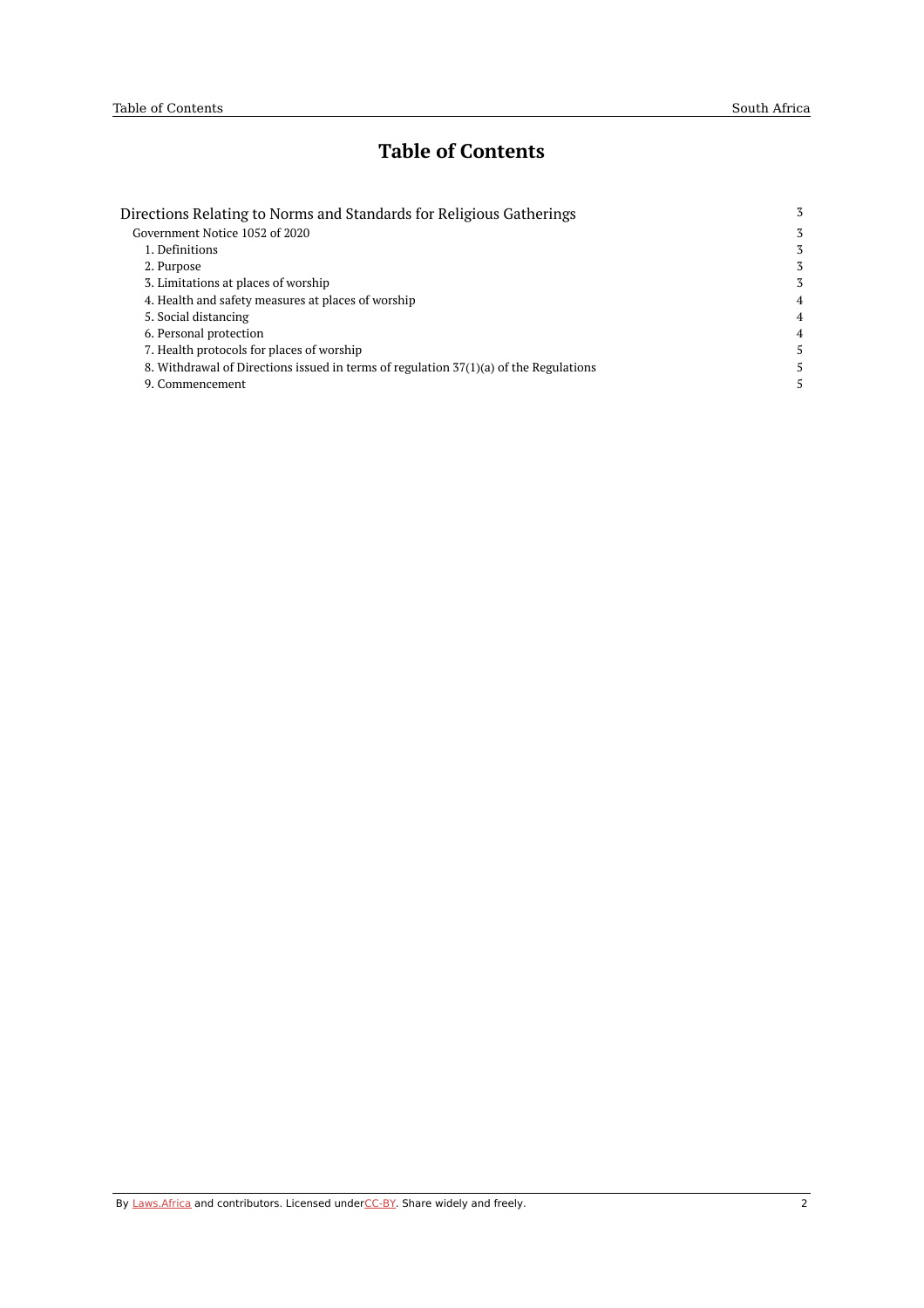## **South Africa**

## **Disaster Management Act, 2002**

# <span id="page-2-1"></span><span id="page-2-0"></span>**Directions Relating to Norms and Standards for Religious Gatherings**

### **Government Notice 1052 of 2020**

Published in [Government](https://commons.laws.africa/akn/za/act/gn/2020/1052/media/publication/za-act-gn-2020-1052-publication-document.pdf) Gazette no. 43762 on 1 October 2020 **Assented to on 1 October 2020**

#### **Commenced on 1 October 2020**

*[Up to date as at 3 October 2020]*

#### *[Amended by Directions Relating to Norms and Standards for Religious Gatherings: Amendment [\(Government](https://africanlii.org/akn/za/act/gn/2020/1056) Notice 1056 of 2020) on 3 October 2020]*

I, Dr Nkosazana Dlamini Zuma, Minister of Cooperative Governance and Traditional Affairs, hereby, in terms of regulation 4(10) read with regulation 69(1) and (3) of the Regulations issued in terms of the Disaster Management Act, 2002 (Act No. 57 of [2002\)](https://africanlii.org/akn/za/act/2002/57), issue directions in the Schedule hereto relating to norms and standards for religious gatherings.

Dr Nkosazana Dlamini Zuma, MP

Minister of Cooperative Governance and Traditional Affairs

### <span id="page-2-2"></span>**1. Definitions**

In these Directions a word or expression bears the meaning assigned to it in the Regulations and unless the context otherwise indicates—

"**place of worship**" means any place or premises used for religious purposes; including churches, synagogues, mosques, temples, faith based institutions and other recognized places of worship;

"**Regulations**" means the Regulations made in terms of the Disaster Management Act, 2002 (Act No. 57 of [2002](https://africanlii.org/akn/za/act/2002/57)) and published by Government Notice No. R. 480 of 29 April 2020, as amended;

"**religious gathering**" means a gathering at a place of worship for religious purposes; and

"**religious leader**" means a person recognized by a religious body as having some authority in that body.

#### <span id="page-2-3"></span>**2. Purpose**

- (1) The purpose of these directions is to provide for the norms and standards for religious gatherings that are permitted under the Regulations to address, prevent and combat the spread of COVID-19.
- (2) These Directions apply to all religious gatherings and persons attending a place where those gatherings are held.

#### <span id="page-2-4"></span>**3. Limitations at places of worship**

(1) Religious gatherings are limited to 250 persons or less in the case of an indoor gathering and 500 persons or less in the case of an outdoor gathering, provided that not more than 50 percent of the capacity of the venue is used, with persons observing a distance of at least one and a half metres from each other, and subject to the conditions outlined in these Directions.

By [Laws.Africa](https://edit.laws.africa/widgets/pdf-attribution) and contributors. Licensed und[erCC-B](https://edit.laws.africa/widgets/pdf-cc-by)Y. Share widely and freely. 3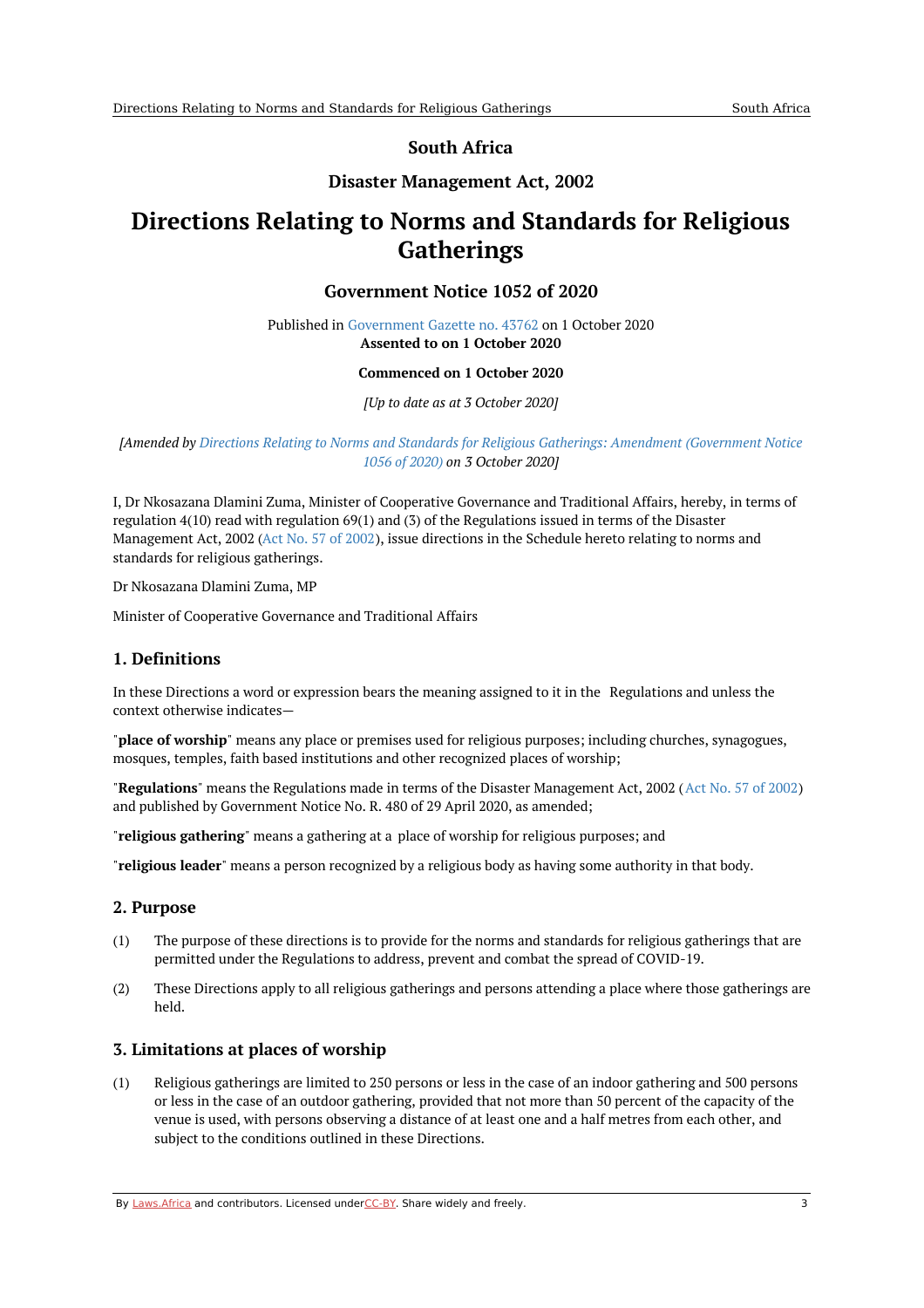- (2) Religious organisations should, where possible, convene services through virtual platforms, including online and social media, to avoid large gatherings and to continue to reach those individuals who are selfisolating or particularly vulnerable to COVID-19.
- (3) Religious gatherings may be conducted in succession either indoors or outdoors or both indoors and outdoors simultaneously, provided there is at least one hour between services.

#### <span id="page-3-0"></span>**4. Health and safety measures at places of worship**

- (1) All religious leaders or persons in charge of places of worship must ensure that every person entering a place of worship complies with the general measures to contain the spread of COVID-19 as provided for in regulations 5(1) and 69(1) of the Regulations, which require the wearing a face mask and the maintenance of a distance of at least one and a half metres from another.
- (2) Every place of worship must implement the following health and safety measures:
	- (a) Screen every person entering the place of worship for symptoms associated with COVID-19, such as: fever, cough, sore throat, shortness of breath, difficulty in breathing or malaise;
	- (b) require every person to report whether they suffer from any of the following additional symptoms such as body aches, loss of smell or loss of taste, nausea, vomiting, diarrhea, fatigue, weakness or tiredness; and
	- (c) require every person to immediately inform the religious leader or person in charge of the service if they experience any of the symptoms referred to above while at the place of worship.
- (3) If a person presents with those symptoms, or advises the religious leader or person in charge of the service of these symptoms, the religious leader or person in charge must—
	- (a) not permit the person to enter the place of worship;
	- (b) where a person is already at the place of worship and shows symptoms consistent with COVID-19, immediately isolate the person, and assist the person, to make arrangements to be transported, in a manner that does not place other persons or members of the public at risk, fora medical examination and testing; and
	- (c) a person who has tested positive for COVID-19 must immediately inform the religious leader of any gathering in which they previously participated in the past 10 days, and he or she may not attend any gathering within 10 days from the date of receiving the positive test.
- (4) A person may not enter a place of worship if they have any of the symptoms of COVID-19 referred to in subparagraph (2)(a) and (b) above.
- (5) In the case where a work place also serves as a place of worship, it is the responsibility of employers under existing health and safety laws and protocols to ensure that employees and volunteers are not exposed to the risk of COVID-19 and that their health and safety is not compromised.

#### <span id="page-3-1"></span>**5. Social distancing**

- (1) Every religious leader or person in charge of the place of worship must ensure that there is no physical contact between persons at the place of worship, including handshaking and hugging.
- (2) Where an activity, such as preaching or leading worship cannot be performed with face masks, the distance between persons must be increased to two and a half meters.

### <span id="page-3-2"></span>**6. Personal protection**

(1) Notwithstanding the provisions of paragraph 5(2), wearing of face masks is compulsory for the duration of any religious activity.

By [Laws.Africa](https://edit.laws.africa/widgets/pdf-attribution) and contributors. Licensed und[erCC-B](https://edit.laws.africa/widgets/pdf-cc-by)Y. Share widely and freely. 4